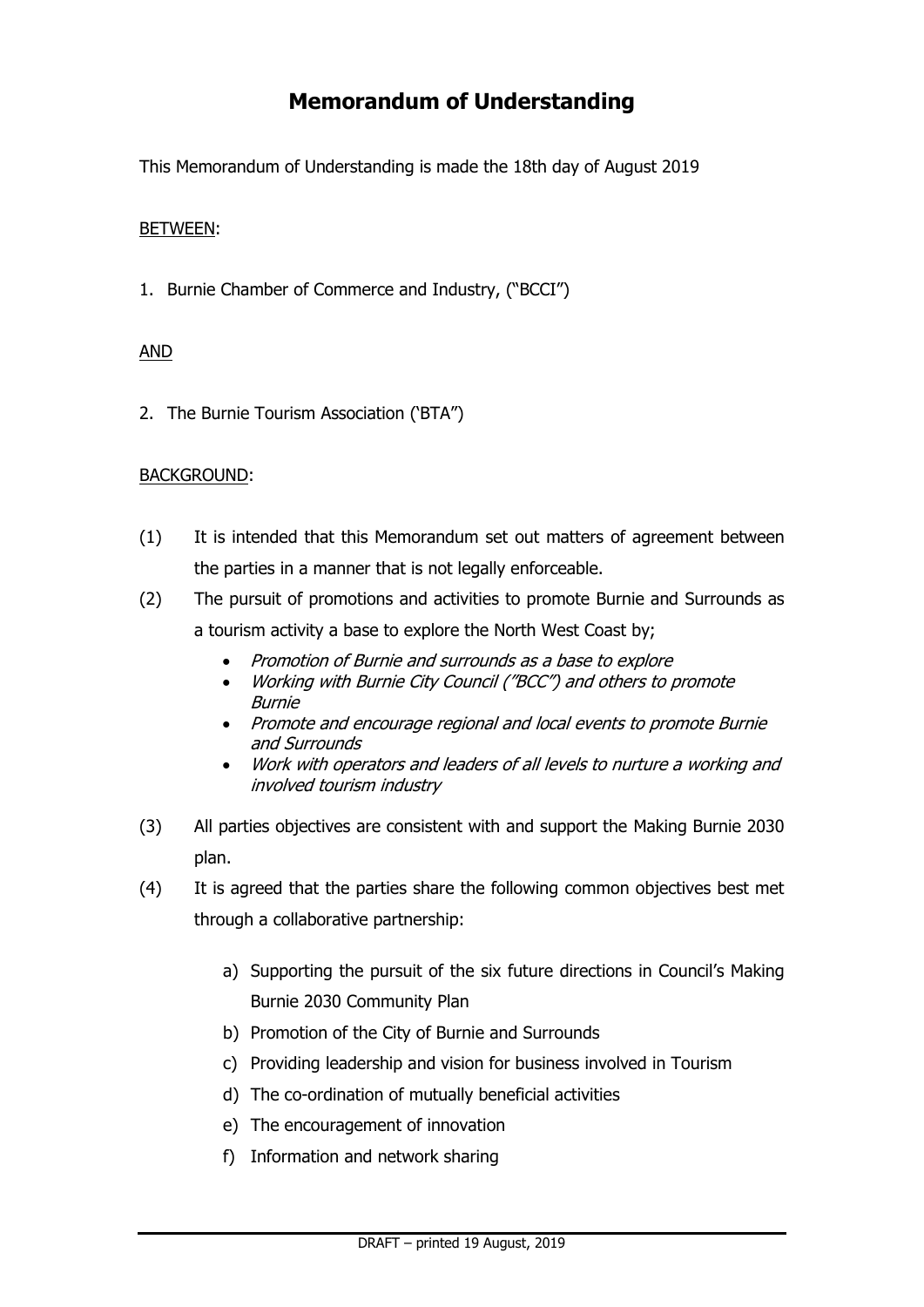- (5) It is agreed that the most effective manner for facilitating collaboration and meeting the above objectives is through the creation of a College of tourism within the BCCI structure. BTA members will join BCCI and operate under this college with their elected representative siting on the BCCI executive. BTA as it is now will be put into recess and able to be revived later if need be. All BTA balances will be transferred via unanimous agreement of all financial members, a sum of \$1000 will be quarantined for 5 years to enable BTA restart if required.
- (6) It is agreed that the BCCI Tourism College will be the lead group on all matters tourism and will act under the charter of BCCI. With representation on BCCI executive a common voice on tourism for the Burnie region and surrounds is achieved.

# AGREEMENT:

# **Part 2**

- 1. The parties agree to actively participate in the new BCCI Tourism College ("BTC") and through participation in the BTC agree to meet the objectives of the BTC and carry out the agreed functions.
- 2. BTC will provide one representative as an executive representative on the BCCI board to participate in BCCI executive meetings. All BTC members are welcome to attend monthly BCCI general meetings and all other activities.
- 3. BCCI agrees to provide any support as required to BTC.

# **Part 3**

- 1. The BTC shall consist of people with an interest in Tourism and promotion of the region.
	- 1.1 BTC can be made up of the following:
		- Existing financial BTA members (who will become BCCI members)
		- Any BCCI members who wish to participate
		- Non-financial members can join and participate but cannot vote
		- Encourage membership of BCCI / BTC by other people with an interest in tourism
- 2. The BTC can hold meetings or networking sessions as required which all can attend.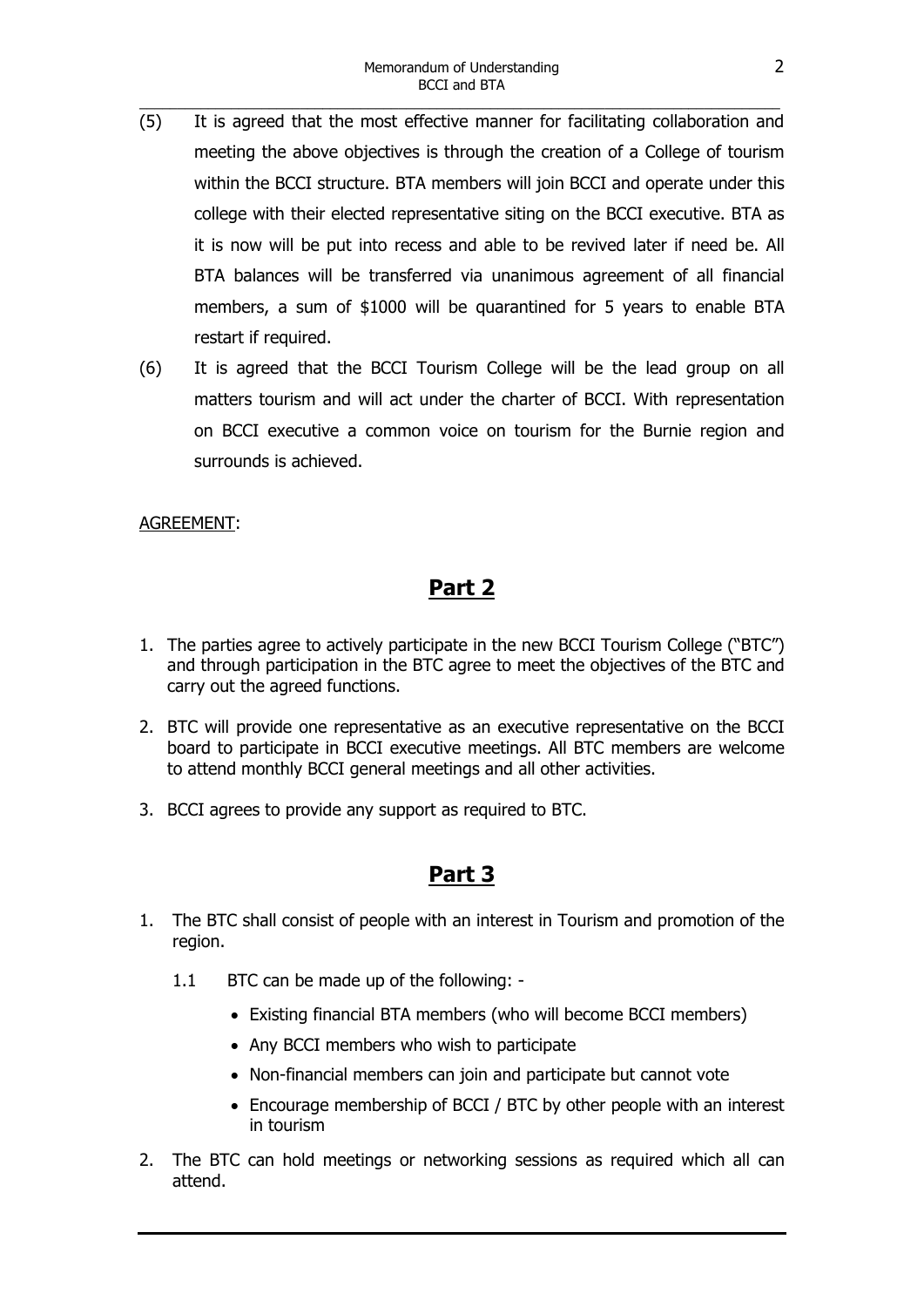- 2.1 BTC shall appoint an executive representative annually who will participate at BCCI executive meetings and report to the executive on BTC activities .
- 4. Functions of the BTC
	- 4.1 To plan and co-ordinate activities which meet the objectives of the BTC
	- 4.2 Furnish strategic advice to BCCI on issues that affect the BTC and its members and the broader regional community
	- 4.3 Articulate and advocate on regional tourism development as it effects, impacts and drives growth in the Burnie region and beyond
	- 4.4 Raise the profile of the BTC in BCCI and BCC activities and planning, and
	- 4.5 Collectively communicate with all stakeholders
- 5. Meeting Procedures:
	- 5.1 Quorum:

A Quorum of the Group shall be five (5) members.

- 5.3 Records of the meetings will be kept by an appointed member if required
- 5.4 The Chairman will ensure that minutes of each meeting are kept where required.
- 5.5 The minutes of each meeting shall be:-
	- 5.5.1 Sent to Group members within five (5) working days of the meeting
	- 5.5.2 Confirmed at the subsequent meeting of the Group.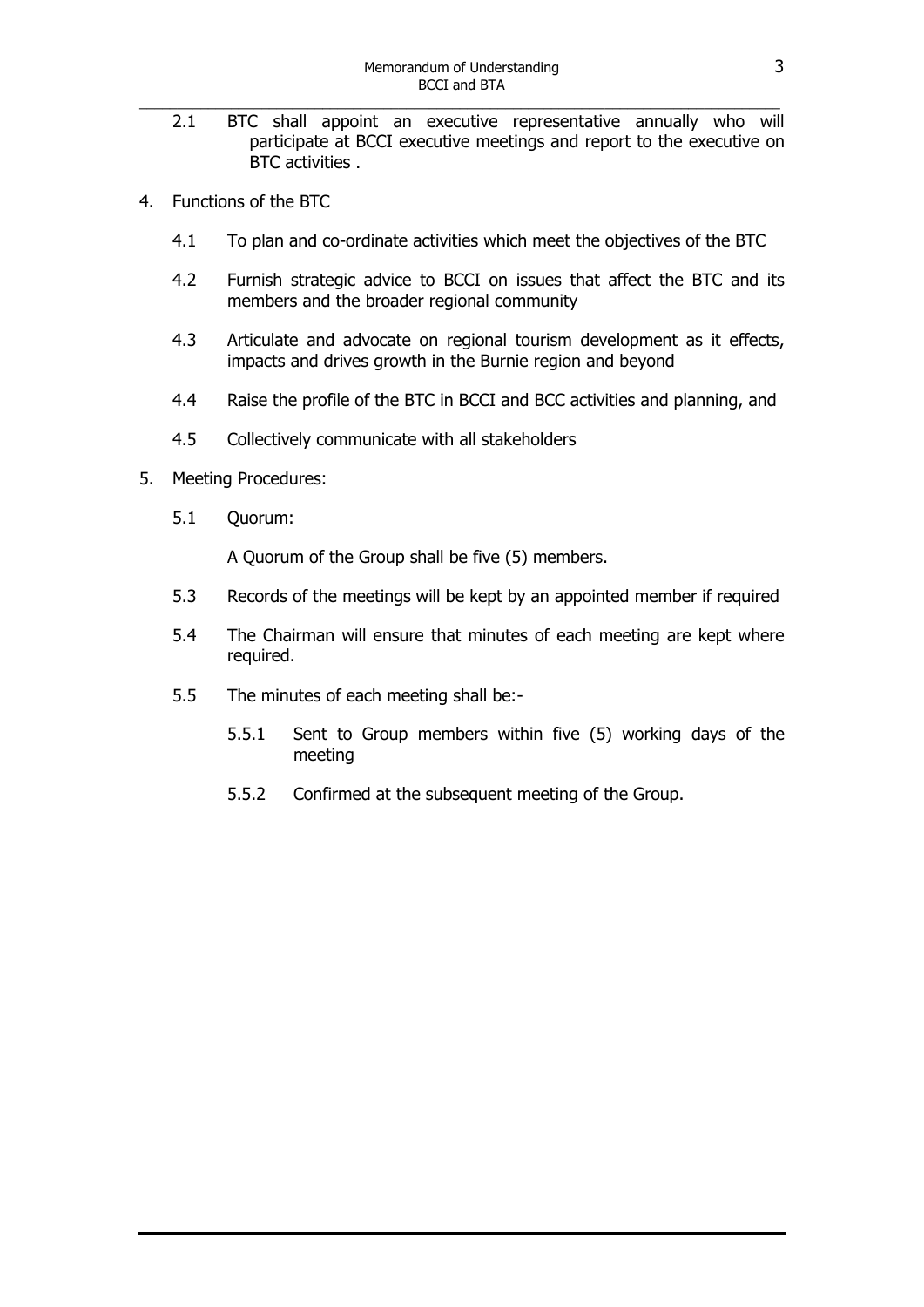- 5.6 Appointment of Acting Chairman:
	- If the elected Chairman is not available for a meeting an Acting Chairman shall be chosen from those present at the meeting.
- 5.7 Time of Meetings:
	- Meetings of the Group must be held at least six (6) times per year.
- 5.8 Notice of Meetings:
	- Notice of each Group meeting shall be given to each Committee member at least seven (7) days in advance unless impractical to do so by reason of an urgent matter requiring a meeting be held more promptly.
- 6. Review:
	- The BTC will be reviewed twelve (12) months from the date of this agreement and three (3) yearly thereafter.
- 7. Reporting:
	- 7.1 The Minutes of the BTC meetings will be distributed to all member groups at their next general meeting.
	- 7.2 Minutes will not be considered confidential unless otherwise noted.

Executed as a Memorandum of Understanding

SIGNED FOR AND ON BEHALF of the

Burnie Tourism Association inc (BTA)

By Justin McErlain (President)

Witness and the contract of the Date and the Mitness  $\sim$  /

SIGNED FOR AND ON BEHALF of

Burnie Chamber of Commerce and Industry inc

By Ian Jones (President)

Witness and the contract of the Date and the Mitness  $\sim$  /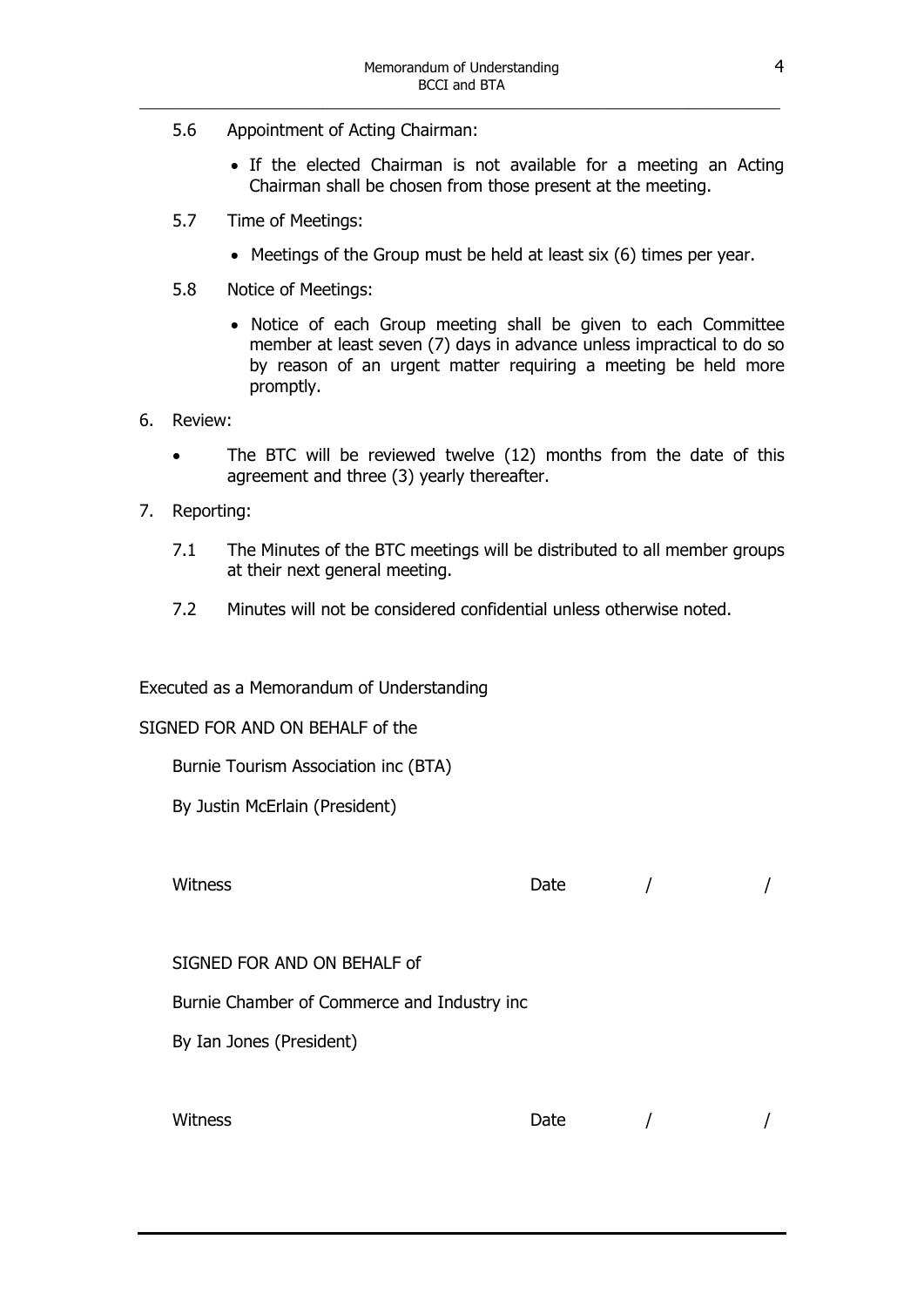#### \_\_\_\_\_\_\_\_\_\_\_\_\_\_\_\_\_\_\_\_\_\_\_\_\_\_\_\_\_\_\_\_\_\_\_\_\_\_\_\_\_\_\_\_\_\_\_\_\_\_\_\_\_\_\_\_\_\_\_\_\_\_\_\_\_\_\_\_\_\_\_\_\_\_\_\_\_\_\_\_\_\_\_\_ **Schedule 1**

# **Burnie Chamber of Commerce and Industry**

- 1. The objects and purposes of the Chamber are to, in an apolitical and bipartisan manner, within the City of Burnie and the North-West region:
	- a. to promote and support the advancement of business, trade, commerce and industry, tourism, the professions, health, education, culture and the arts;
	- b. to promote the prominence of the City of Burnie as a desirable and safe place to live, work and invest;
	- c. to promote the Port of Burnie as a principal port for the North-west and Tasmania generally;
	- d. to promote the Burnie Airport as a significant asset to the region;
	- e. to promote the importance and need for regional medical services in the North West;
	- f. to seek support from organisations to assist in delivering sustainable economic benefits for the region;
	- g. to interact with media outlets on issues and matters which affect business, trade, industry, and tourism commerce;
	- h. to encourage innovation in business, trade, industry and commerce;
	- i. to promote and foster skill, training and education of persons to be employed in business, trade, industry, commerce, and the provisions of scholarships from time to time;
	- j. enhance strategic alliances and partnerships;
	- k. to encourage Governments to improve regional infrastructure, and in particular in the City of Burnie and its environs;
	- l. collect and disseminate information on matters of importance to businesses in the region;
	- m. create an effective networking and referral service for members;
	- n. to mentor and/or promote mentoring of young entrepreneurs and to support them in developing their enterprises to the benefit of the business community;
	- o. to advocate and campaign for an appropriate share of State and Federal funding to sustain economic growth and development;